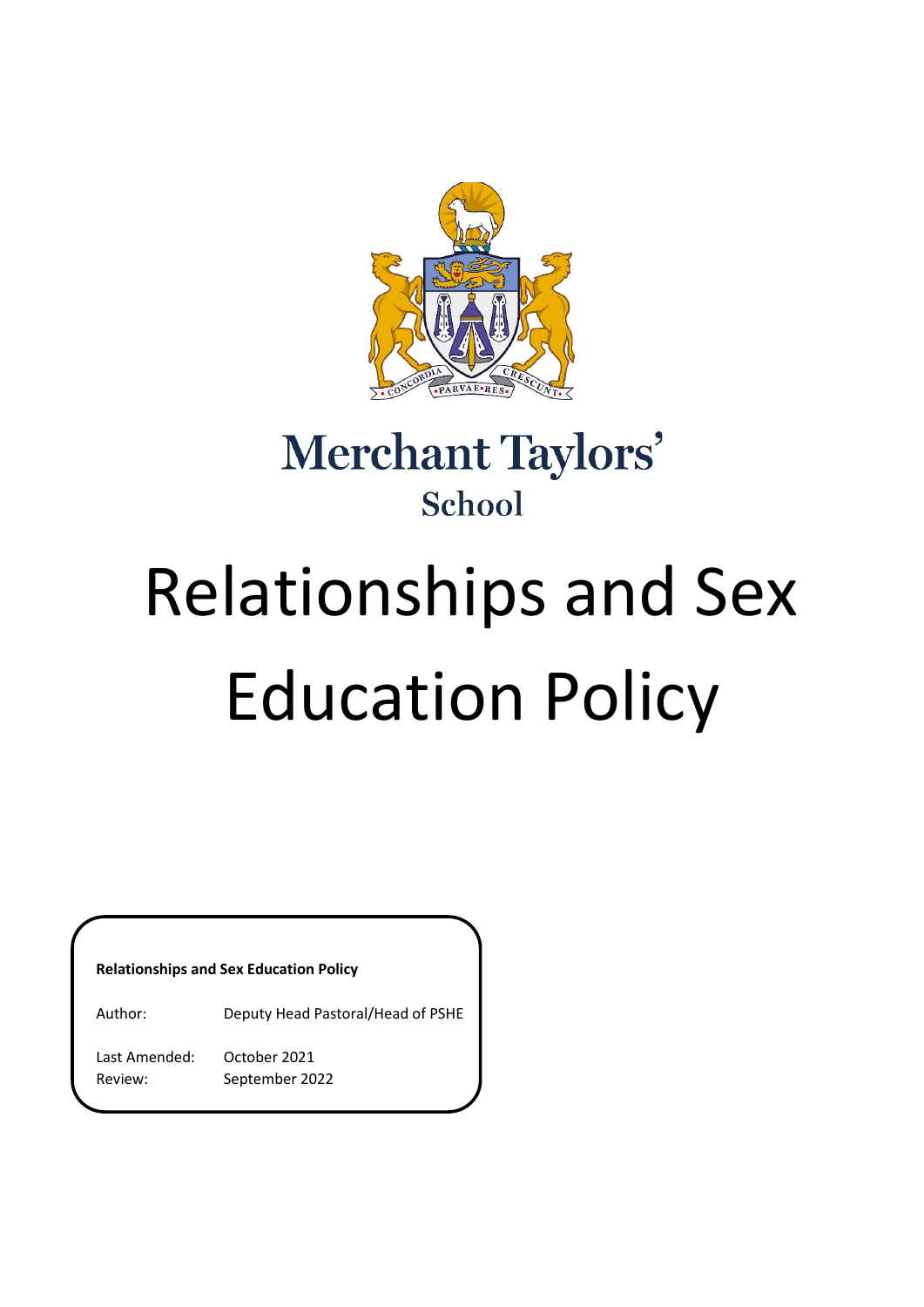# **RELATIONSHIPS AND SEX EDUCATION (RSE) POLICY Statutory Regulations and Guidance**

The Relationships Education, Relationships and Sex Education and Health Education (England) Regulations 2019, made under sections 34 and 35 of the Children and Social Work Act 2017, make Relationships Education compulsory for all pupils receiving primary education and Relationships and Sex Education (RSE) compulsory for all pupils receiving secondary education. They also make Health Education compulsory in all schools except independent schools. Personal, Social, Health and Economic Education (PSHE) continues to be compulsory in independent schools.

The following statutory guidance and non-statutory advice is reflected in the development and maintenance of this policy:

- [Statutory guidance on RSE and health education](https://assets.publishing.service.gov.uk/government/uploads/system/uploads/attachment_data/file/908013/Relationships_Education__Relationships_and_Sex_Education__RSE__and_Health_Education.pdf) to include the Relationships Education, Relationships and Sex Education and Health Education (England) Regulations 2019
- [Keeping children safe in education: for schools and colleges](https://assets.publishing.service.gov.uk/government/uploads/system/uploads/attachment_data/file/912592/Keeping_children_safe_in_education_Sep_2020.pdf)
- [Equality Act 2010: advice for schools](https://assets.publishing.service.gov.uk/government/uploads/system/uploads/attachment_data/file/315587/Equality_Act_Advice_Final.pdf)
- [Mental health and behaviour in schools](https://assets.publishing.service.gov.uk/government/uploads/system/uploads/attachment_data/file/755135/Mental_health_and_behaviour_in_schools__.pdf)
- [Preventing and tackling bullying](https://assets.publishing.service.gov.uk/government/uploads/system/uploads/attachment_data/file/623895/Preventing_and_tackling_bullying_advice.pdf)
- [Cyberbullying: advice and headteachers and school staff](https://assets.publishing.service.gov.uk/government/uploads/system/uploads/attachment_data/file/374850/Cyberbullying_Advice_for_Headteachers_and_School_Staff_121114.pdf)
- [Sexual violence and sexual harassment between children in schools and colleges](https://assets.publishing.service.gov.uk/government/uploads/system/uploads/attachment_data/file/719902/Sexual_violence_and_sexual_harassment_between_children_in_schools_and_colleges.pdf)

# **Rationale and Aims**

RSE is concerned with attitudes and values, personal and social skills, respect for self and others, family, stable loving relationships, feelings, gender roles and decision making. It is about the physical, emotional, social, moral and legal dimensions of human sexuality as well as a factual teaching about sex, sexuality and sexual health.

At MTBS, we aim to develop well-educated, well-rounded and caring young men who will play a significant role in society. Above all, we aim to develop Merchant Taylors' boys who will seek to be a positive influence wherever they find themselves.

Through our delivery of the RSE curriculum, we aim to give pupils:

- Information that they need to be able to develop healthy, nurturing relationships of all kinds (not just intimate relationships);
- The ability to identify what a healthy relationship looks like and what makes a good friend, colleague and what it takes to make a successful marriage, civil partnership or other type of long term committed relationship;
- Knowledge about physical, moral and emotional development which they need to understand their own and others' sexuality;
- Scientific information about conception, contraception, pregnancy and miscarriage;
- Information about reproductive health to include fertility, menstrual cycle, menopause and STIs;
- An understanding of how harmful or addictive behaviours can impact upon their physical and mental health;
- Information relating to important aspects of a healthy lifestyle to include personal hygiene, balanced diet, physical exercise and the importance of sleep;
- Details of the law relating to the status of various personal relationships, sexual consent, pornography, equality, sexual harassment/violence, coercive behaviour, drugs and alcohol;
- Knowledge about the risks which they face in the online world, how to recognise them and keep themselves safe (to include when and how to report issues);
- Some basic first aid skills: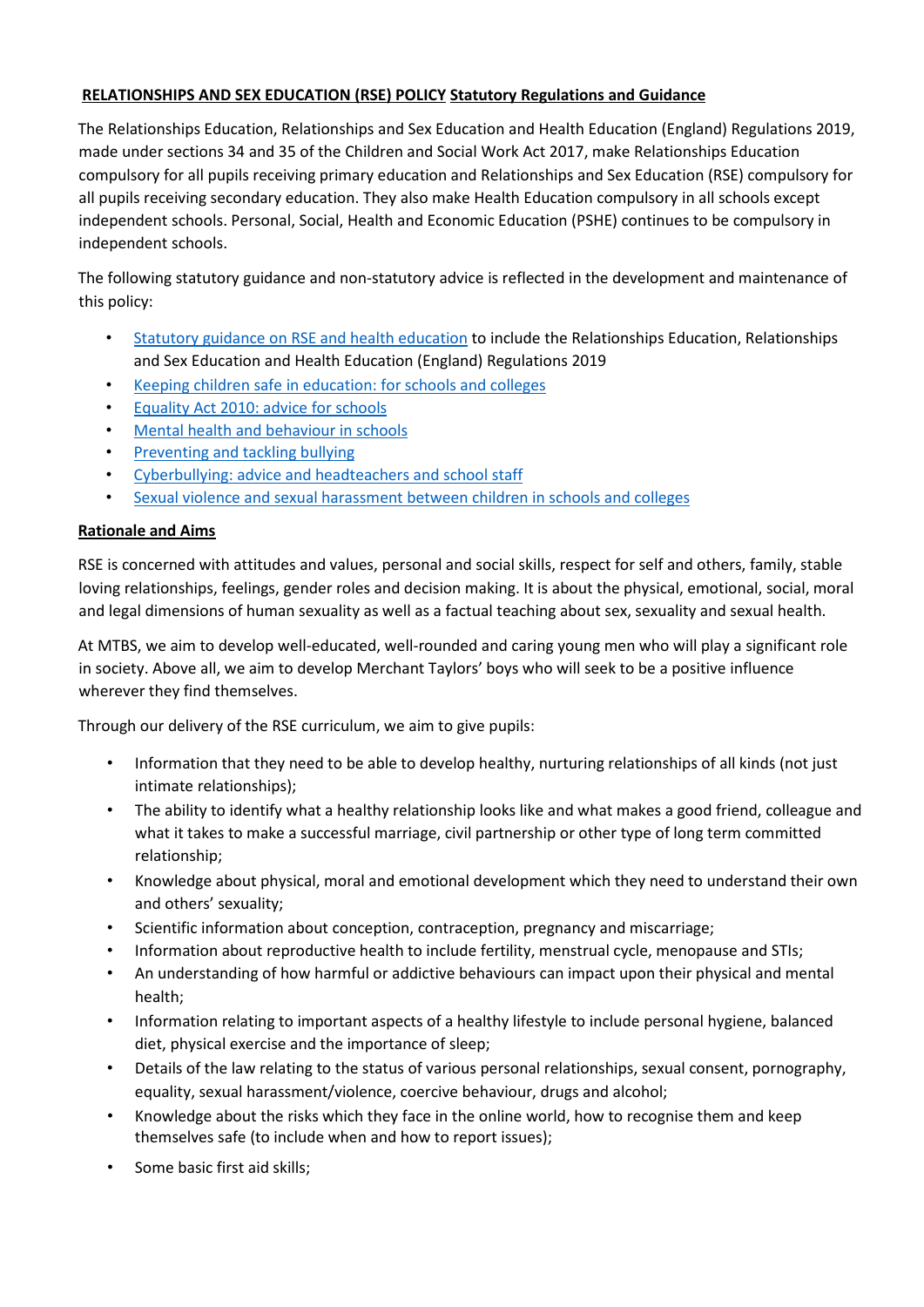An over-riding theme throughout the delivery of this material will be regular guidance for pupils which informs them about how to get support and advice if they have concerns about any aspect of the topics being discussed. This signposting will be to staff / resources available in School as well as to carefully selected outside agencies. The school will ensure that in its delivery of RSE, it will ensure that there is balanced debate about issues that are seen to be contentious e.g. distinctive faith perspectives on relationships and sex.

#### **Links to other policies**

This RSE policy should be read in conjunction with the following related School policies:

- Child Protection and Safeguarding Policy
- Anti-bullying Policy
- Behaviour Policy to include Rewards and Sanctions
- Equality and Diversity Policy
- PSHE Policy
- Pastoral Policy

#### **Co-ordination**

The responsibility for the co-ordination of the RSE policy and its delivery falls to the Head of PSHE, under the supervision of the Deputy Head, Pastoral.

Resources and training will be available to the staff who deliver the RSE curriculum in order to maintain consistency of content and quality.

#### **Delivery, monitoring and evaluation of the programme**

High quality, age-appropriate teaching will help our pupils prepare for the opportunities, responsibilities and experiences of adult life as well as promoting the spiritual, moral, social, cultural, mental and physical development of pupils in School and in wider society.

RSE content will be delivered through a range of subject areas and opportunities, including:

- Academic lessons in Biology, ICT and PE;
- Cornerstone lessons delivered by Form Tutors;
- Assemblies delivered by senior staff;
- Presentations by suitably qualified and approved external speakers.

The delivery of the programme will be monitored by the pastoral team and the Head of PSHE regularly throughout the academic year through lesson observations and pupil voice forums. Pupils and parents will also be regularly surveyed to help the School evaluate the effectiveness and appropriateness of the RSE programme.

#### **Monitoring and Evaluation – the roles of parents, pupils, governors and staff**

This policy is available to all parents through the School's website. This gives parents every opportunity to understand the purpose and content of the RSE curriculum.

Parents, pupils and staff will be consulted towards the end each academic year, as thi spolicy is reviewed. Formal consultation with parents will take place through the parental forums and surveys. Pupils will have the opportunity to give their views through the School Council and staff will be consulted through the pastoral hierarchy of Form Tutors, Group Tutors and SMT. Whilst the School will listen to the views of all the key stakeholders, their opinions will not amount to a power of veto over the curriculum content of the School's Programme.

Parents are encouraged to raise any questions which they may have about this policy during any consultation period/forum or during its delivery by contacting Mr Williams or Mrs Marshall.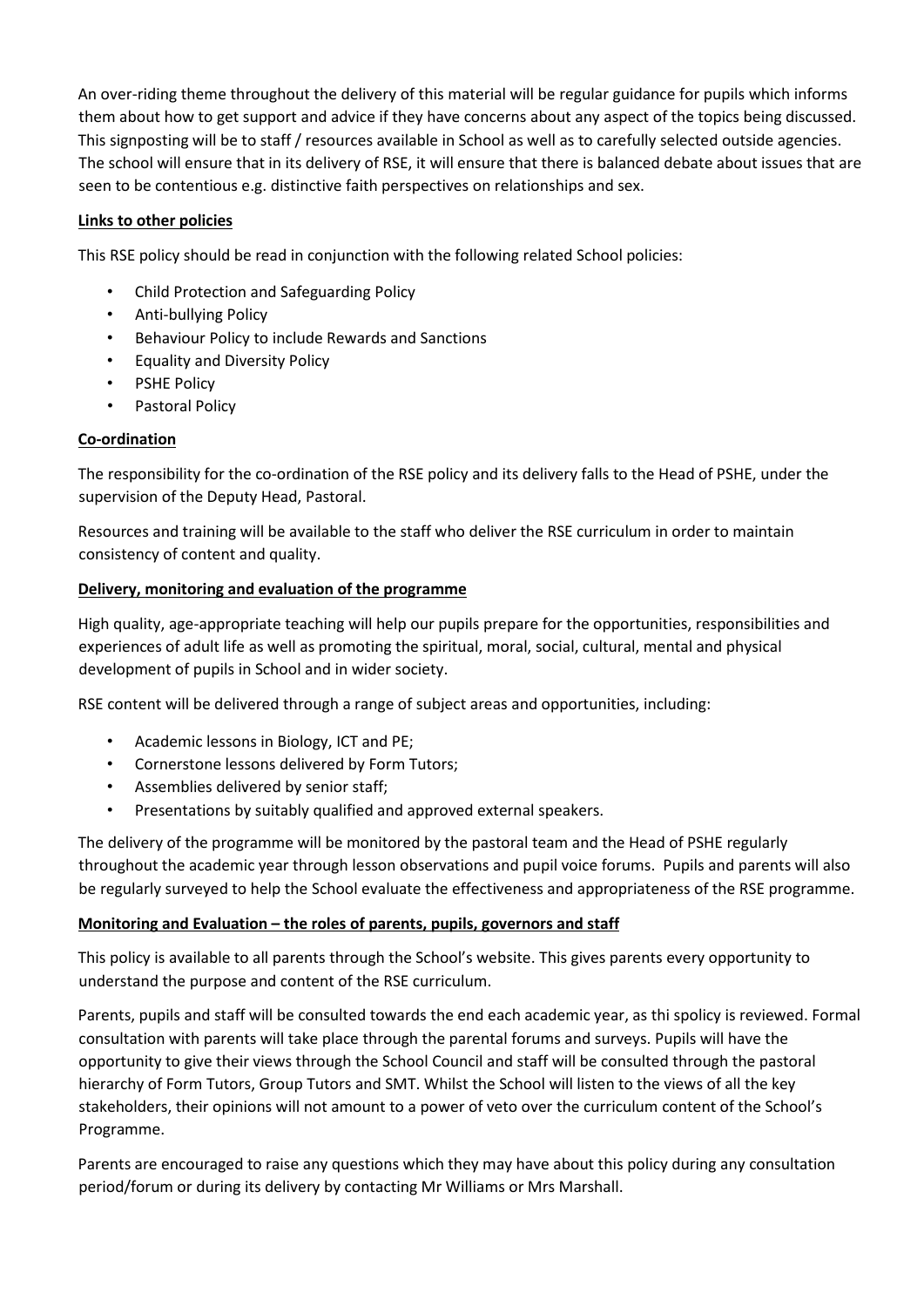Oversight and ratification of this policy is given to the Governors' Education and Safeguarding Committee. The Policy is reviewed annually.

#### **Right to withdraw pupils from sex education**

Parents have the right to withdraw their child from some or all of the sex education delivered as part of the statutory RSE curriculum, up to and until three terms before their child turns 16 years of age. They should do so by writing to the Headmaster. (This does not include content covered within the Science Curriculum nor does it cover PSHE or Relationships content).

Following this, the Headmaster will discuss the request with parents and, as appropriate with their child to ensure that their wishes are understood and to clarify the nature and purpose of the curriculum. A record will be kept of this process.

Once the time is reached when the pupil is three terms before their 16<sup>th</sup> birthday, they may choose to receive sex education rather than be withdrawn. In this instance, the School will provide the child with sex education during one of these terms.

The School will ensure that where a pupil is excused form sex education, they will receive appropriate, purposeful education during the period of withdrawal.

#### **Pupils with Special Educational Needs and Disabilities (SEND)**

Relationships and Sex Education will be accessible for all pupils. Differentiation is practised to ensure accessibility for all pupils.

The School is aware that some pupils are more vulnerable to exploitation, bullying and other issues due to the nature of their Special Educational Need of Disability. For some pupils there may be a need to tailor content and teaching to meet their specific needs.

#### **Lesbian, gay, bi-sexual and transgender (LGBT)**

The School will ensure that the needs of all pupils are appropriately met, that pupils understand that sexual orientation and gender reassignment are amongst the protected characteristics and the importance of equality and respect. All pupils will be taught LGBT content as part of the RSE curriculum in a sensitive and ageappropriate way.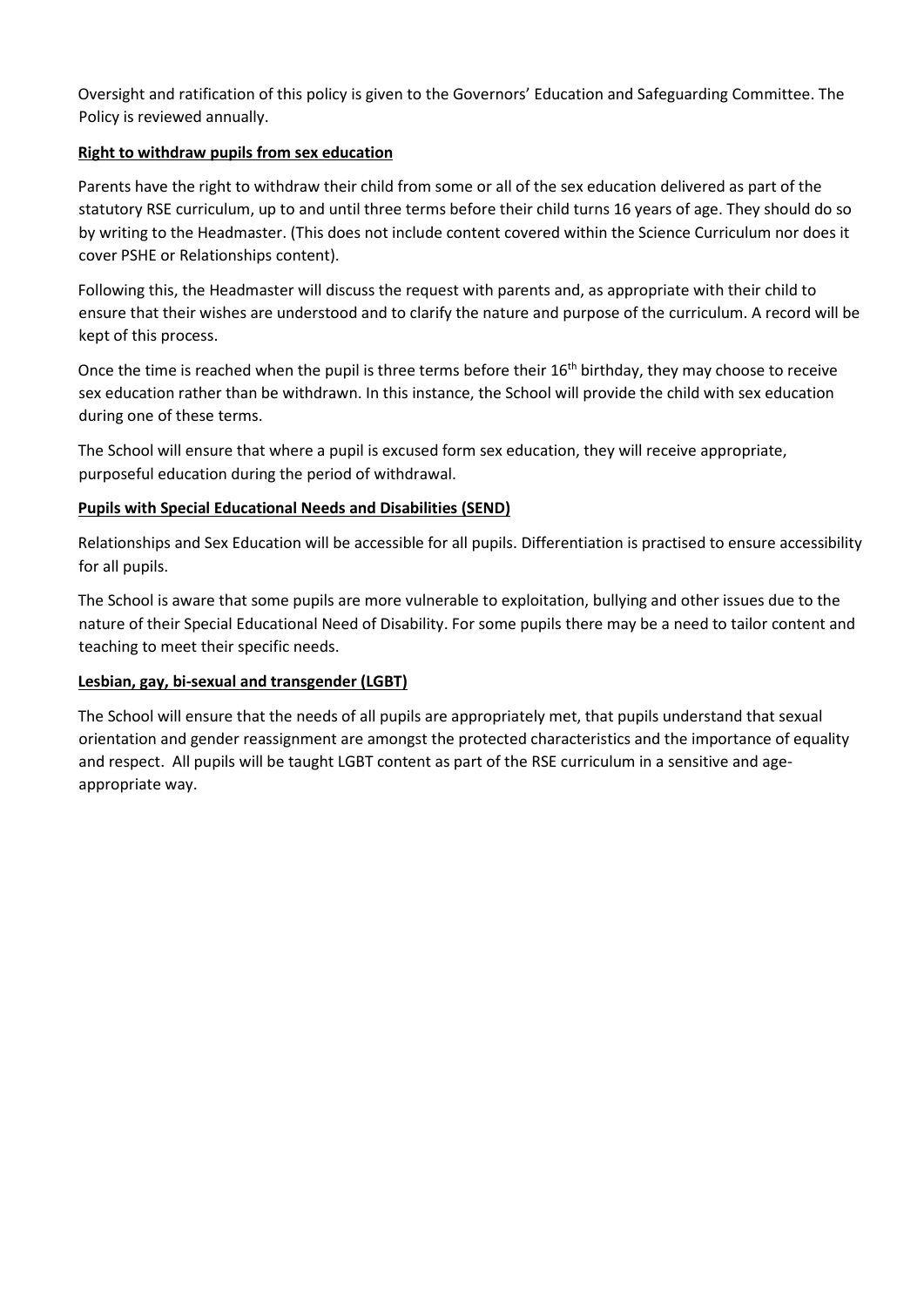# **RSE CURRICULUM CONTENT**

# **Relationships and Sex Education**

| <b>Aspect</b>                                            | <b>Curriculum content</b>                                                                                                                                                                                                                                                                                                                                                                                                                                                                                                                                                                                                                                                                                                                                                                                                                                                                                                                                                                                                                                                                                                                                                       |
|----------------------------------------------------------|---------------------------------------------------------------------------------------------------------------------------------------------------------------------------------------------------------------------------------------------------------------------------------------------------------------------------------------------------------------------------------------------------------------------------------------------------------------------------------------------------------------------------------------------------------------------------------------------------------------------------------------------------------------------------------------------------------------------------------------------------------------------------------------------------------------------------------------------------------------------------------------------------------------------------------------------------------------------------------------------------------------------------------------------------------------------------------------------------------------------------------------------------------------------------------|
| <b>Families</b>                                          | Pupils should know<br>that there are different types of committed, respectful and stable relationships.<br>how these relationships might contribute to human happiness and their<br>$\bullet$<br>importance for bringing up children.<br>what marriage is, including their legal status e.g. that marriage carries legal<br>rights and protections not available to couples who are cohabiting or who have<br>married, for example, in an unregistered religious ceremony.<br>why marriage is an important relationship choice for many couples and why it<br>$\bullet$<br>must be freely entered into.<br>the characteristics and legal status of other types of long-term relationships.<br>the roles and responsibilities of parents with respect to raising of children,<br>٠<br>including the characteristics of successful parenting.<br>how to: determine whether other children, adults or sources of information are<br>$\bullet$<br>trustworthy: judge when a family, friend, intimate or other relationship is<br>unsafe (and to recognise this in others' relationships); and, how to seek help or<br>advice, including reporting concerns about others, if needed. |
| Respectful<br>relationships,<br>including<br>friendships | Pupils should know<br>• the characteristics of positive and healthy friendships (in all contexts,<br>including online) including: trust, respect, honesty, kindness, generosity,<br>boundaries, privacy, consent and the management of conflict, reconciliation<br>and ending of relationships. This includes different (nonsexual) types of<br>relationship.                                                                                                                                                                                                                                                                                                                                                                                                                                                                                                                                                                                                                                                                                                                                                                                                                   |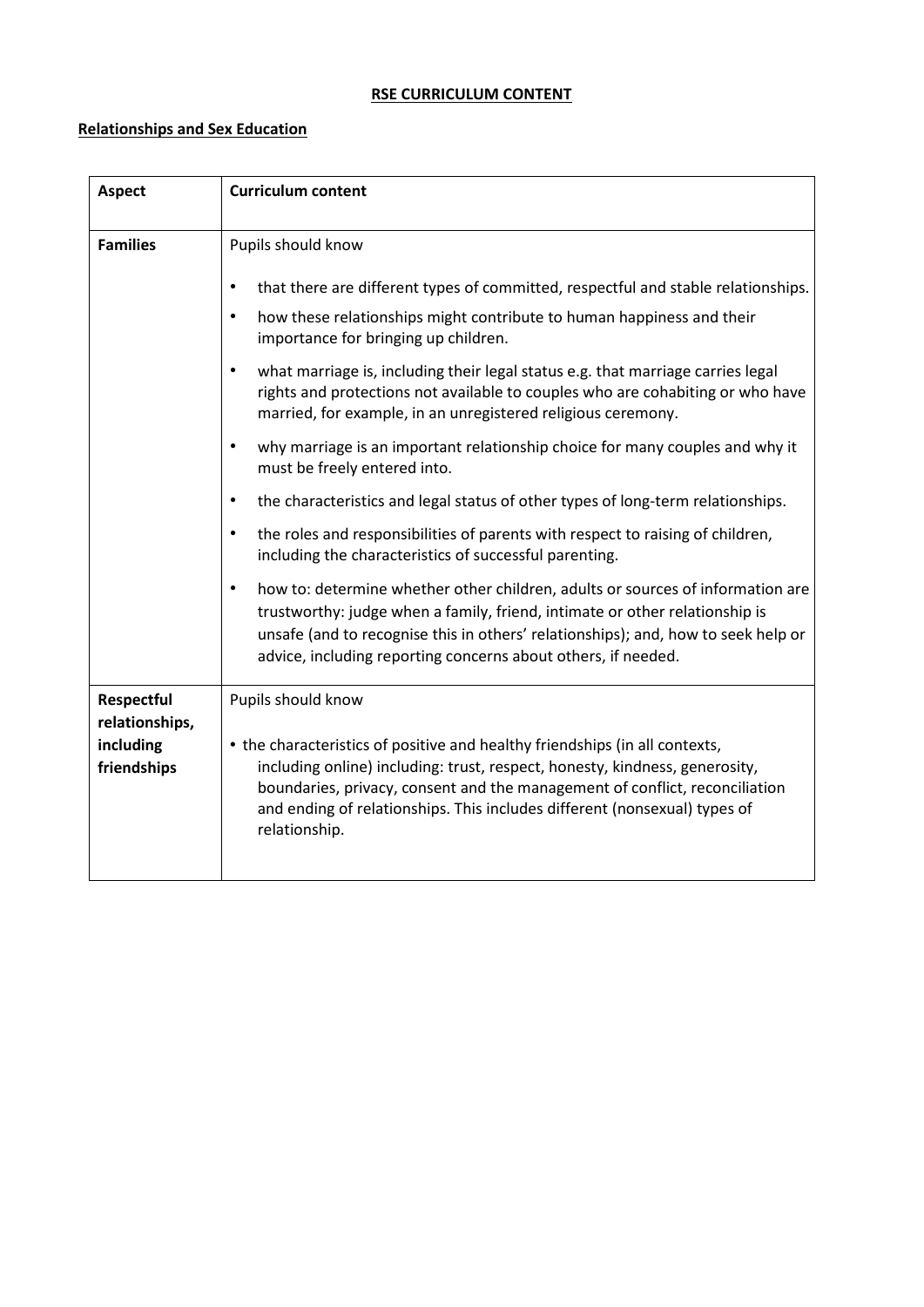|                   | practical steps they can take in a range of different contexts to improve or<br>support respectful relationships.                                                                                                                                                    |
|-------------------|----------------------------------------------------------------------------------------------------------------------------------------------------------------------------------------------------------------------------------------------------------------------|
|                   | how stereotypes, in particular stereotypes based on sex, gender, race, religion,<br>٠<br>sexual orientation, gender identity or disability, can cause damage (e.g. how<br>they might normalise non-consensual behaviour or encourage prejudice).                     |
|                   | that in school and in wider society they can expect to be treated with respect<br>٠<br>by others, and that in turn they should show due respect to others, including<br>people in positions of authority and due tolerance of other people's beliefs.                |
|                   | about different types of bullying (including cyberbullying), the impact of<br>$\bullet$<br>bullying, responsibilities of bystanders to report bullying and how and where<br>to get help.                                                                             |
|                   | that some types of behaviour within relationships are criminal, including<br>violent behaviour and coercive control.                                                                                                                                                 |
|                   | what constitutes sexual harassment and sexual violence and why these are<br>always unacceptable.                                                                                                                                                                     |
|                   | the legal rights and responsibilities regarding equality (particularly with<br>٠<br>reference to the protected characteristics as defined in the Equality Act 2010)<br>and that everyone is unique and equal.                                                        |
| <b>Online and</b> | Pupils should know                                                                                                                                                                                                                                                   |
| media             | their rights, responsibilities and opportunities online, including that the same<br>expectations of behaviour apply in all contexts, including online.                                                                                                               |
|                   | about online risks, including that any material someone provides to another<br>٠<br>has the potential to be shared online and the difficulty of removing potentially<br>compromising material placed online.                                                         |
|                   | not to provide material to others that they would not want shared further and<br>not to share personal material which is sent to them.                                                                                                                               |
|                   | what to do and where to get support to report material or manage issues<br>$\bullet$<br>online.                                                                                                                                                                      |
|                   | the impact of viewing harmful content.<br>$\bullet$                                                                                                                                                                                                                  |
|                   | that specifically sexually explicit material e.g. pornography presents a distorted<br>$\bullet$<br>picture of sexual behaviours, can damage the way people see themselves in<br>relation to others and negatively affect how they behave towards sexual<br>partners. |
|                   | that sharing and viewing indecent images of children (including those created<br>$\bullet$<br>by children) is a criminal offence which carries severe penalties including jail.                                                                                      |
|                   | how information and data is generated, collected, shared and used online.<br>$\bullet$                                                                                                                                                                               |
|                   |                                                                                                                                                                                                                                                                      |
| <b>Being safe</b> | Pupils should know                                                                                                                                                                                                                                                   |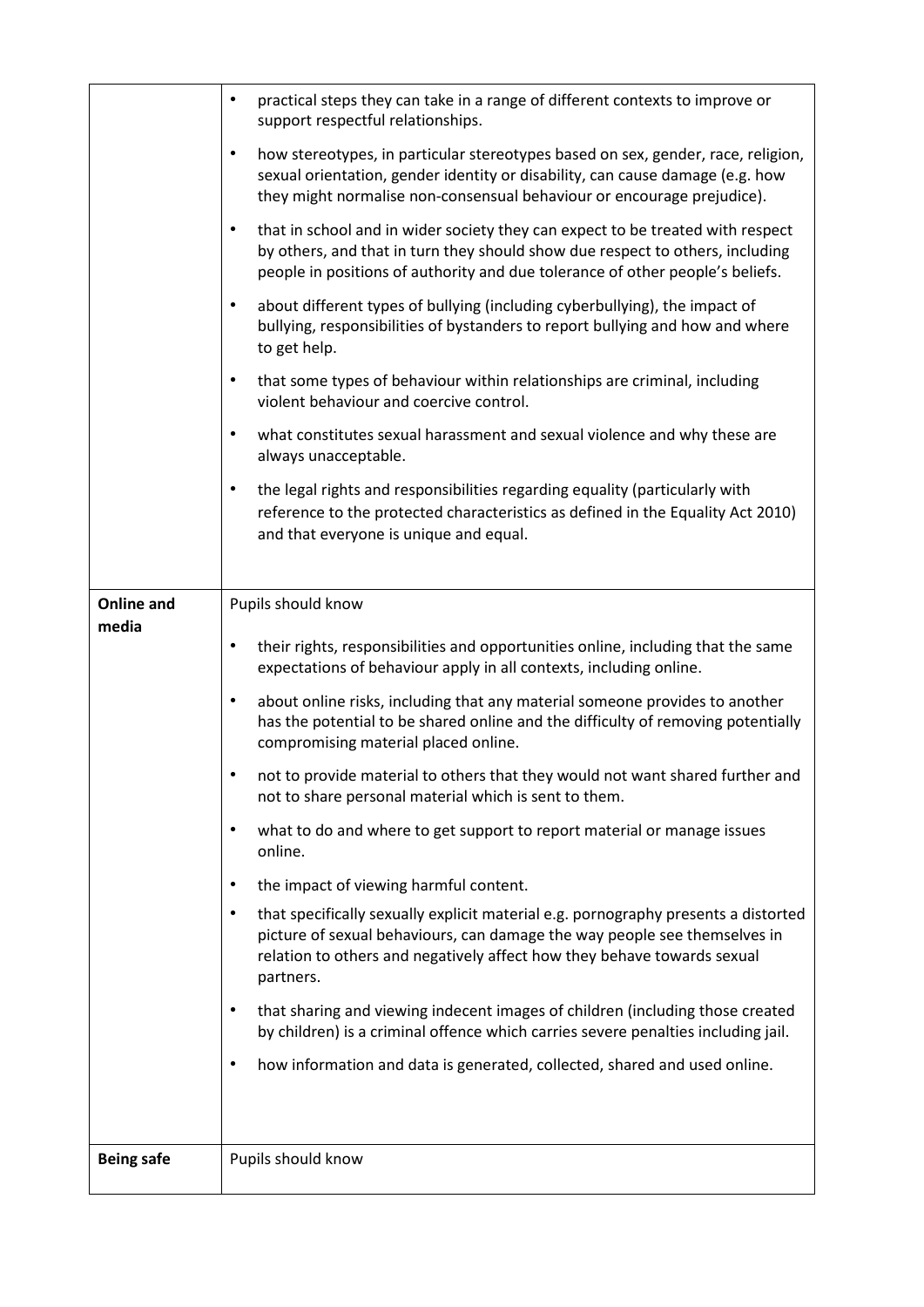|                                                        | the concepts of, and laws relating to, sexual consent, sexual exploitation,<br>abuse, grooming, coercion, harassment, rape, domestic abuse, forced<br>marriage, honour-based violence and FGM, and how these can affect current<br>and future relationships.<br>how people can actively communicate and recognise consent from others,<br>including sexual consent, and how and when consent can be withdrawn (in<br>all contexts, including online). |
|--------------------------------------------------------|-------------------------------------------------------------------------------------------------------------------------------------------------------------------------------------------------------------------------------------------------------------------------------------------------------------------------------------------------------------------------------------------------------------------------------------------------------|
| Intimate and                                           | Pupils should know                                                                                                                                                                                                                                                                                                                                                                                                                                    |
| sexual<br>relationships,<br>including sexual<br>health | how to recognise the characteristics and positive aspects of healthy one-to-one<br>intimate relationships, which include mutual respect, consent, loyalty, trust,<br>shared interests and outlook, sex and friendship.                                                                                                                                                                                                                                |
|                                                        | that all aspects of health can be affected by choices they make in sex and<br>relationships, positively or negatively, e.g. physical, emotional, mental, sexual<br>and reproductive health and wellbeing.                                                                                                                                                                                                                                             |
|                                                        | the facts about reproductive health, including fertility, and the potential impact<br>of lifestyle on fertility for men and women and menopause.                                                                                                                                                                                                                                                                                                      |
|                                                        | that there are a range of strategies for identifying and managing sexual<br>pressure, including understanding peer pressure, resisting pressure and not<br>pressurising others.                                                                                                                                                                                                                                                                       |
|                                                        | that they have a choice to delay sex or to enjoy intimacy without sex.                                                                                                                                                                                                                                                                                                                                                                                |
|                                                        | the facts about the full range of contraceptive choices, efficacy and options<br>٠<br>available.                                                                                                                                                                                                                                                                                                                                                      |
|                                                        | the facts around pregnancy including miscarriage.                                                                                                                                                                                                                                                                                                                                                                                                     |
|                                                        | that there are choices in relation to pregnancy (with medically and legally<br>$\bullet$<br>accurate, impartial information on all options, including keeping the baby,<br>adoption, abortion and where to get further help).                                                                                                                                                                                                                         |
|                                                        | how the different sexually transmitted infections (STIs), including HIV/AIDs, are<br>transmitted, how risk can be reduced through safer sex (including through<br>condom use) and the importance of and facts about testing.                                                                                                                                                                                                                          |
|                                                        | about the prevalence of some STIs, the impact they can have on those who<br>$\bullet$<br>contract them and key facts about treatment.                                                                                                                                                                                                                                                                                                                 |
|                                                        | how the use of alcohol and drugs can lead to risky sexual behaviour.<br>$\bullet$                                                                                                                                                                                                                                                                                                                                                                     |
|                                                        | how to get further advice, including how and where to access confidential<br>$\bullet$<br>sexual and reproductive health advice and treatment.                                                                                                                                                                                                                                                                                                        |
|                                                        |                                                                                                                                                                                                                                                                                                                                                                                                                                                       |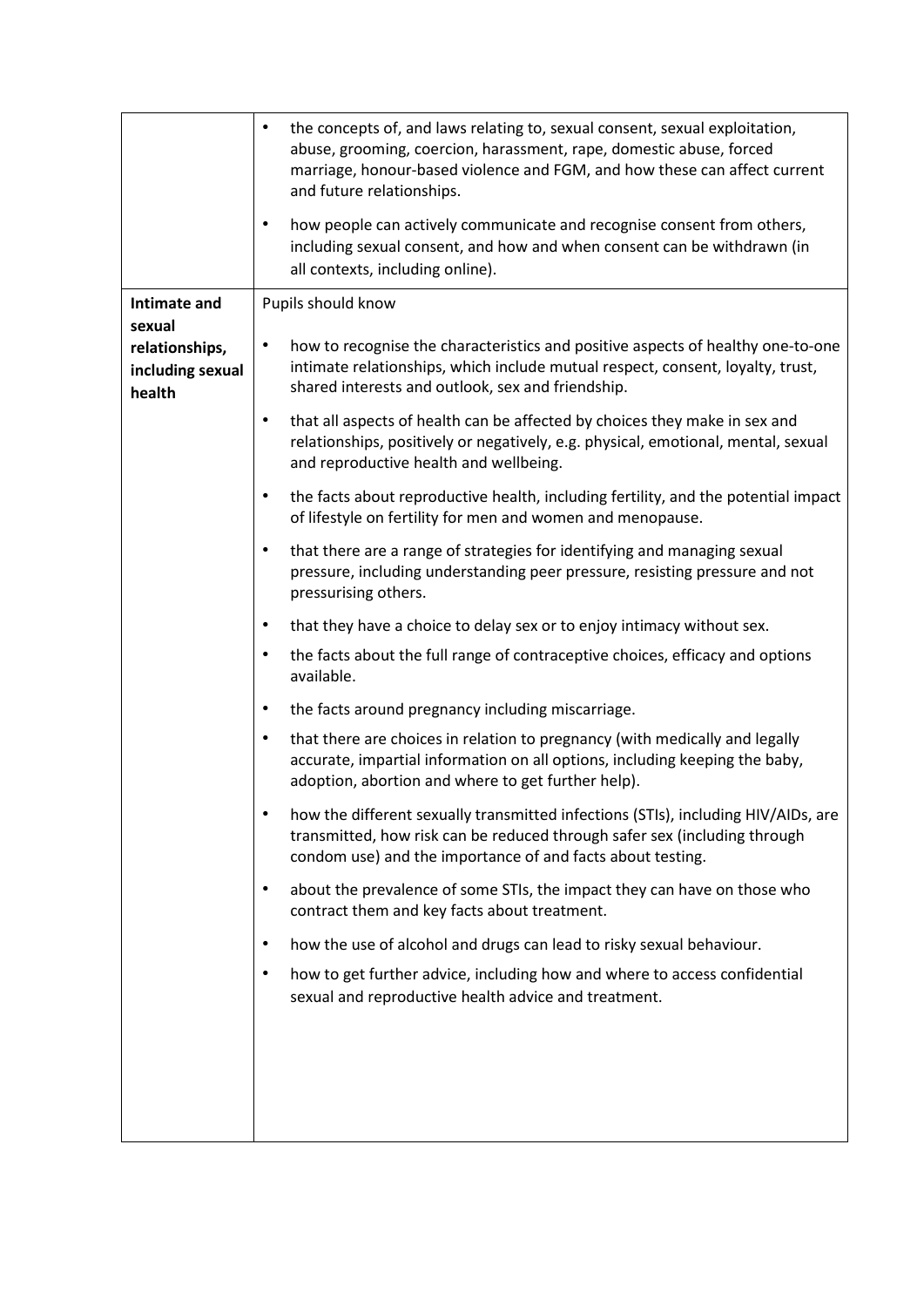# **Physical Health and Mental Wellbeing**

| <b>Mental</b><br>wellbeing               | Pupils should know<br>how to talk about their emotions accurately and sensitively, using appropriate<br>$\bullet$<br>vocabulary.<br>that happiness is linked to being connected to others.<br>$\bullet$<br>how to recognise the early signs of mental wellbeing concerns.<br>$\bullet$<br>common types of mental ill health (e.g. anxiety and depression).<br>$\bullet$<br>how to critically evaluate when something they do or are involved in has a<br>$\bullet$<br>positive or negative effect on their own or others' mental health.<br>$\bullet$<br>the benefits and importance of physical exercise, time outdoors, community<br>participation and voluntary and service-based activities on mental wellbeing                                                                                          |
|------------------------------------------|--------------------------------------------------------------------------------------------------------------------------------------------------------------------------------------------------------------------------------------------------------------------------------------------------------------------------------------------------------------------------------------------------------------------------------------------------------------------------------------------------------------------------------------------------------------------------------------------------------------------------------------------------------------------------------------------------------------------------------------------------------------------------------------------------------------|
|                                          | and happiness.                                                                                                                                                                                                                                                                                                                                                                                                                                                                                                                                                                                                                                                                                                                                                                                               |
| Internet<br>safety and<br>harms          | Pupils should know<br>the similarities and differences between the online world and the physical<br>$\bullet$<br>world, including: the impact of unhealthy or obsessive comparison with<br>others online (including through setting unrealistic expectations for body<br>image), how people may curate a specific image of their life online,<br>overreliance on online relationships including social media, the risks related<br>to online gambling including the accumulation of debt, how advertising and<br>information is targeted at them and how to be a discerning consumer of<br>information online.<br>how to identify harmful behaviours online (including bullying, abuse or<br>$\bullet$<br>harassment) and how to report, or find support, if they have been affected<br>by those behaviours. |
| <b>Physical</b><br>health and<br>fitness | Pupils should know<br>the positive associations between physical activity and promotion of mental<br>$\bullet$<br>wellbeing, including as an approach to combat stress.<br>the characteristics and evidence of what constitutes a healthy lifestyle,<br>$\bullet$<br>maintaining a healthy weight, including the links between an inactive lifestyle<br>and ill health, including cancer and cardio-vascular ill-health.<br>about the science relating to blood, organ and stem cell donation.<br>$\bullet$                                                                                                                                                                                                                                                                                                  |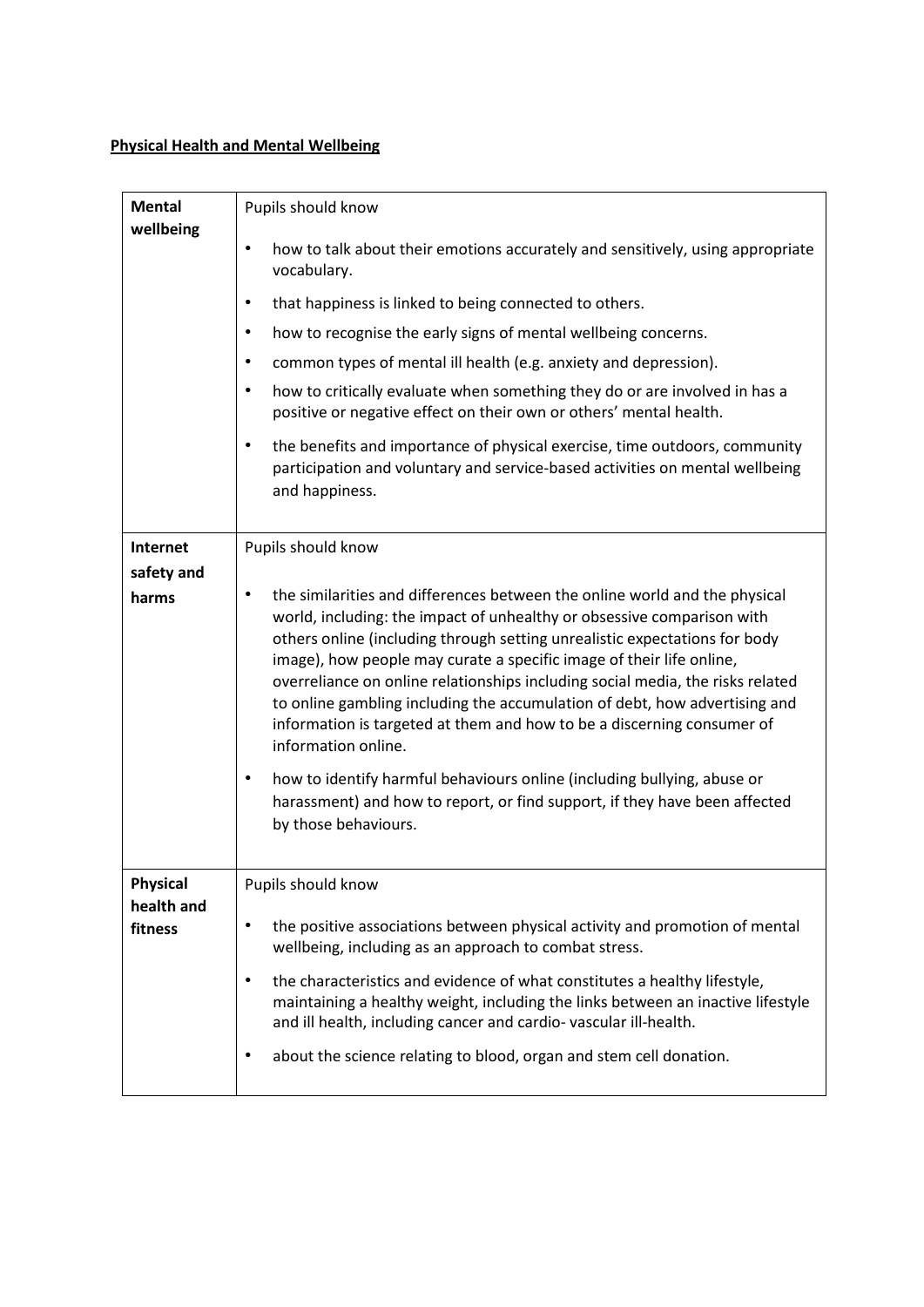| <b>Healthy</b><br>eating         | Pupils should know                                                                                                                                                  |
|----------------------------------|---------------------------------------------------------------------------------------------------------------------------------------------------------------------|
|                                  | • how to maintain healthy eating and the links between a poor diet and health<br>risks, including tooth decay and cancer.                                           |
| Drugs,<br>alcohol and<br>tobacco | Pupils should know<br>the facts about legal and illegal drugs and their associated risks, including<br>٠                                                            |
|                                  | the link between drug use, and the associated risks, including the link to<br>serious mental health conditions.                                                     |
|                                  | the law relating to the supply and possession of illegal substances.<br>٠                                                                                           |
|                                  | the physical and psychological risks associated with alcohol consumption<br>$\bullet$<br>and what constitutes low risk alcohol consumption in adulthood.            |
|                                  | the physical and psychological consequences of addiction, including alcohol<br>$\bullet$<br>dependency.                                                             |
|                                  | awareness of the dangers of drugs which are prescribed but still present<br>$\bullet$<br>serious health risks.                                                      |
|                                  | the facts about the harms from smoking tobacco (particularly the link to lung<br>$\bullet$<br>cancer), the benefits of quitting and how to access support to do so. |
|                                  |                                                                                                                                                                     |
| <b>Health and</b><br>prevention  | Pupils should know                                                                                                                                                  |
|                                  | about personal hygiene, germs including bacteria, viruses, how they are<br>٠<br>spread, treatment and prevention of infection, and about antibiotics.               |
|                                  | about dental health and the benefits of good oral hygiene and dental flossing,<br>$\bullet$<br>including healthy eating and regular check-ups at the dentist.       |
|                                  | (late secondary) the benefits of regular self-examination and screening.                                                                                            |
|                                  | the facts and science relating to immunisation and vaccination.<br>٠                                                                                                |
|                                  | the importance of sufficient good quality sleep for good health and how a lack<br>٠<br>of sleep can affect weight, mood and ability to learn.                       |
|                                  |                                                                                                                                                                     |
| <b>Basic first aid</b>           | Pupils should know                                                                                                                                                  |
|                                  | basic treatment for common injuries.<br>٠                                                                                                                           |
|                                  | life-saving skills, including how to administer CPR.<br>٠                                                                                                           |
|                                  | the purpose of defibrillators and when one might be needed.<br>٠                                                                                                    |